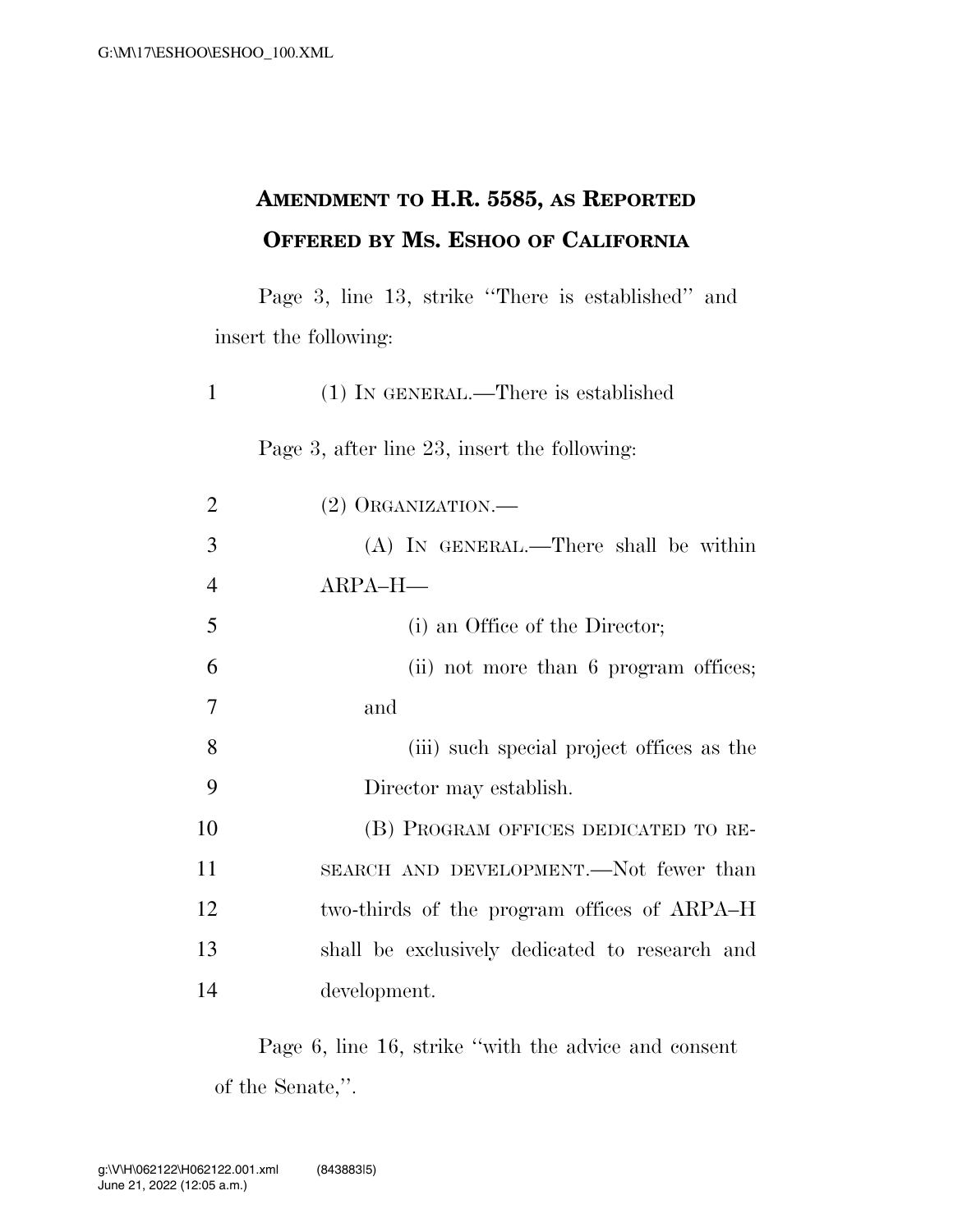Page 14, strike line 19, and all that follows through page 16, line 6, and insert the following:

| $\mathbf{1}$   | "(3) UTILIZATION OF LEASE FUNDS.—The Di-                |
|----------------|---------------------------------------------------------|
| $\overline{2}$ | rector shall deposit amounts of cash consideration      |
| 3              | received for a lease entered into under this sub-       |
| $\overline{4}$ | section in the 'Advanced Research Projects Agency       |
| 5              | for Health' account as discretionary offsetting collec- |
| 6              | tions, and such amounts shall be available only to      |
| $\overline{7}$ | the extent and in the amounts provided in advance       |
| 8              | in appropriations Acts—                                 |
| 9              | "(A) to cover the full costs to ARPA–H in               |
| 10             | connection with the lease;                              |
| 11             | "(B) for maintenance, capital revitaliza-               |
| 12             | tion, and improvements of the real property as-         |
| 13             | sets and related personal property under the ju-        |
| 14             | risdiction of the Director; and                         |
| 15             | "(C) for maintenance, capital revitaliza-               |
| 16             | tion, and improvements of the real property as-         |
| 17             | sets and related personal property at the re-           |
| 18             | spective center or facility of ARPA–H engaged           |
| 19             | in the lease, subject to the concurrence of the         |
| 20             | Director.".                                             |

Page 26, lines 15 through 19, amend paragraph (3) to read as follows: